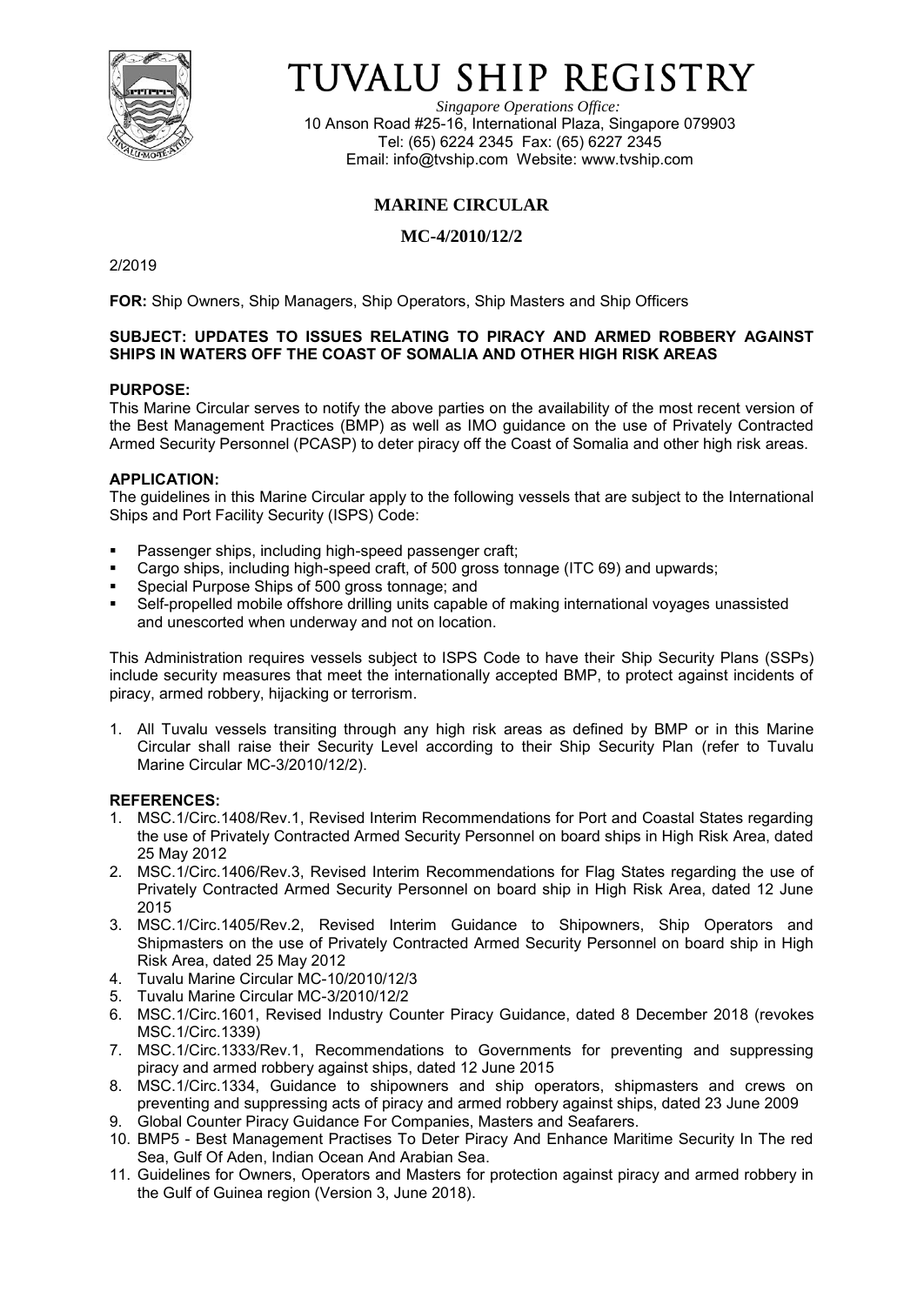#### **CONTENTS:**

#### **1. Definitions**

- 1.1. "Piracy" as contained in Article 101 of the 1982 United Nations Convention on the Law of the Sea (UNCLOS) and as amended consistent with the Regional Cooperation Agreement on Combating Piracy and Armed Robbery against Ships in Asia (ReCAAP Agreement), consists of any of the following acts:
	- 1.1.1. any illegal acts of violence or detention, or any act of depredation, committed for private ends by the crew or the passengers of a private ship or a private aircraft, and directed:
		- 1.1.1.1. on the high seas, against another ship or aircraft, or against persons or property on board such ship or aircraft;
		- 1.1.1.2. against a ship, aircraft, persons or property in a place outside the jurisdiction of any State;
	- 1.1.2. any act of voluntary participation in the operation of a ship or of an aircraft with knowledge of facts making it a pirate ship or aircraft; or
	- 1.1.3. any act inciting or of intentionally facilitating an act described in subparagraph 1.1.1. or 1.1.2.
- 1.2. "Armed Robbery" against ships means any of the following acts:
	- 1.2.1. any illegal act of violence or detention or any act of depredation, or threat thereof, other than an act of piracy, committed for private ends and directed against a ship or against persons or property on board such a ship, within a State's internal waters, archipelagic waters and territorial sea;
	- 1.2.2. any act of inciting or of intentionally facilitating an act described above.
- 1.3. "Internationally Recommended Transit Corridor (IRTC)" Since 1 February 2009, the Maritime Security Centre-Horn of Africa (MSCHOA) has established the IRTC where military assets (Naval and Air) have been strategically deployed within the area to best provide protection and support to merchant ships. Tuvalu vessels are strongly recommended to use the IRTC which includes the creation of separate eastbound and westbound transit lanes. Each lane will be 5 NM wide and will be separated by a 2 NM buffer zone. As the IRTC is subject to change, by military authorities, according to prevailing circumstances, Tuvalu vessels are urged to obtain up-to-date information from MSCHOA website: www.mschoa.org or NAV-warnings promulgated for that area.
	- 1.3.1. Masters using the IRTC are not relieved of their obligation and should continue to maintain a strict 24 hour lookout using all available means to get an early warning of an approaching threat. Some vessels have been attacked/hijacked in the corridor.
	- 1.3.2. Ships / Owners are advised to register their details on the MSCHOA website and obtain further information regarding the close support protection details for ships transiting the Gulf of Aden. Ships are encouraged to conduct their passage through the IRTC in groups based on their transit speed of 10, 12, 14, 16 and 18 knots.
	- 1.3.3. Masters are also advised to maintain a listening watch on CH 16, CH 8 and CH 72 in order to hear the Maritime Advisory Calls from the warships in the area who will make general security broadcasts and in turn also listen to merchant ships calling them. Masters are also advised to monitor the International Maritime Bureau Piracy Reporting Centre (IMB PRC) broadcast and Warnings via Inmarsat C EGC Safety Net. All attempted and actual attacks and suspicious sightings reported to warships should also be reported to the IMB PRC.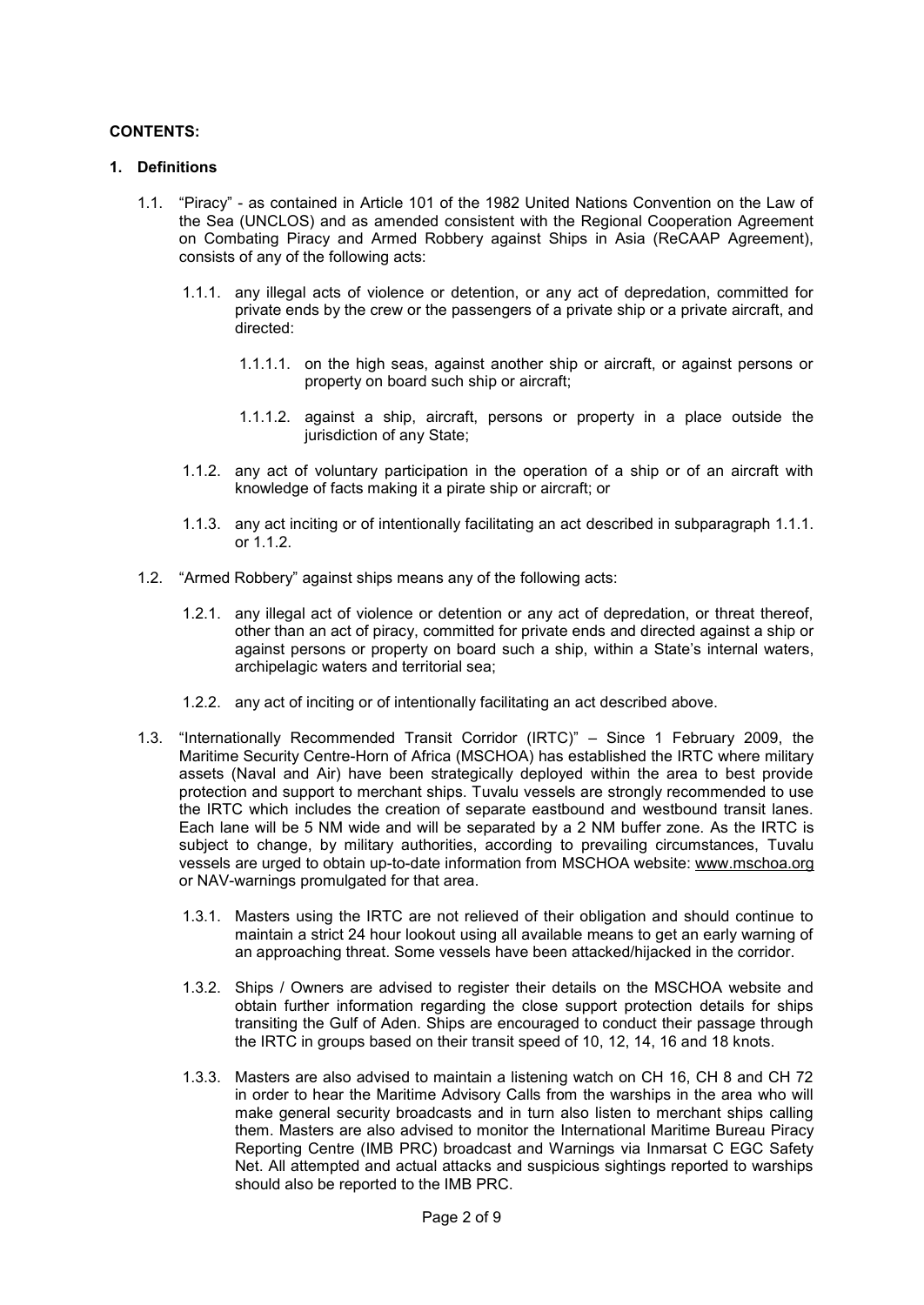- 1.4."Best Management Practices (BMP)" Refers to the BMP5 booklet, as stipulated in annex 2 of MSC.1/Circ.1601, which updates the guidance contained within the 4th edition of the Best Management Practice document that was published in August 2011. The purpose of the Industry Best Management Practices (BMP) is to assist ships to avoid, deter or delay piracy attacks in the High Risk Area, as defined below. Experience and data collected by Naval/Military forces, shows that the application of the recommendations contained within this booklet can and will make a significant difference in preventing a ship becoming a victim of piracy. The latest version of BMP available during the publication of this circular can be downloaded from Maritime Global Security Website [\(https://www.maritimeglobalsecurity.org/risksissues/piracy/\)](https://www.maritimeglobalsecurity.org/risksissues/piracy/).
	- 1.5. "High Risk Area" defines itself by where pirate activity and/ or attacks have taken place. For the purpose of BMP, the High Risk Area is an area bounded by Suez and the Strait of Hormuz to the North, 10°S and 78°E. Attacks have taken place at most extremities of the High Risk Area. Attacks to the South have extended into the Mozambique Channel. A high state of readiness and vigilance should be maintained even to the South of the Southerly limit of the High Risk Area.

#### **2. Interim Guidance on use of PCASP by IMO**

- 2.1. Further interim guidance on the use of privately contracted armed security personnel (PCASP) on board ships to counter Somali-based piracy has been approved by an IMO intersessional working group.
- 2.2. The IMO approved the following Maritime Safety Committee (MSC) circulars for dissemination:
	- 2.2.1. MSC.1/Circ.1408 on *Interim Recommendations for port and coastal States regarding the use of privately contracted armed security personnel on board ships in the High Risk Area*;
	- 2.2.2. MSC.1/Circ.1406/Rev.3 on *Revised Interim Recommendations for flag States regarding the use of privately contracted armed security personnel on board ships in the High Risk Area;*
	- 2.2.3. MSC.1/Circ.1405/Rev.2 on *Revised Interim Guidance to shipowners, ship operators and shipmasters on the use of privately contracted armed security personnel on board ships in the High Risk Area;* and

a joint MSC and Facilitation Committee (FAL) circular (MSC-FAL/Circ.2) on *Questionnaire on information on port and coastal State requirements related to privately contracted armed security personnel on board ships*, which is aimed at gathering information on current requirements.

- 2.3. However, the IMO has stated that the interim guidance and recommendations does not endorse or institutionalize the use of PCASP and does not represent any fundamental change of policy by the IMO in this regard.
- 2.4. This Administration recommends that Owners/Operators that into account the guidance and recommendations contained in the above circulars when considering the use of PCASP but in any case to refer to Tuvalu Marine Circular MC-10/2010/12/2 with regards to this Administration's policy on the use of PCASP.
	- 2.5. It should be noted that the use of PCASP should not be considered as an alternative to the BMP as disseminated in the form of MSC.1/Circ.1601 and other protective measures which the officers and crew shall still closely adhere to when transiting "High Risk Area".
- 2.6. All Tuvalu vessels are requested prior to transit, or leaving a port within "High Risk Area", to follow the BMP and to contact the local information centres for up to date instructions or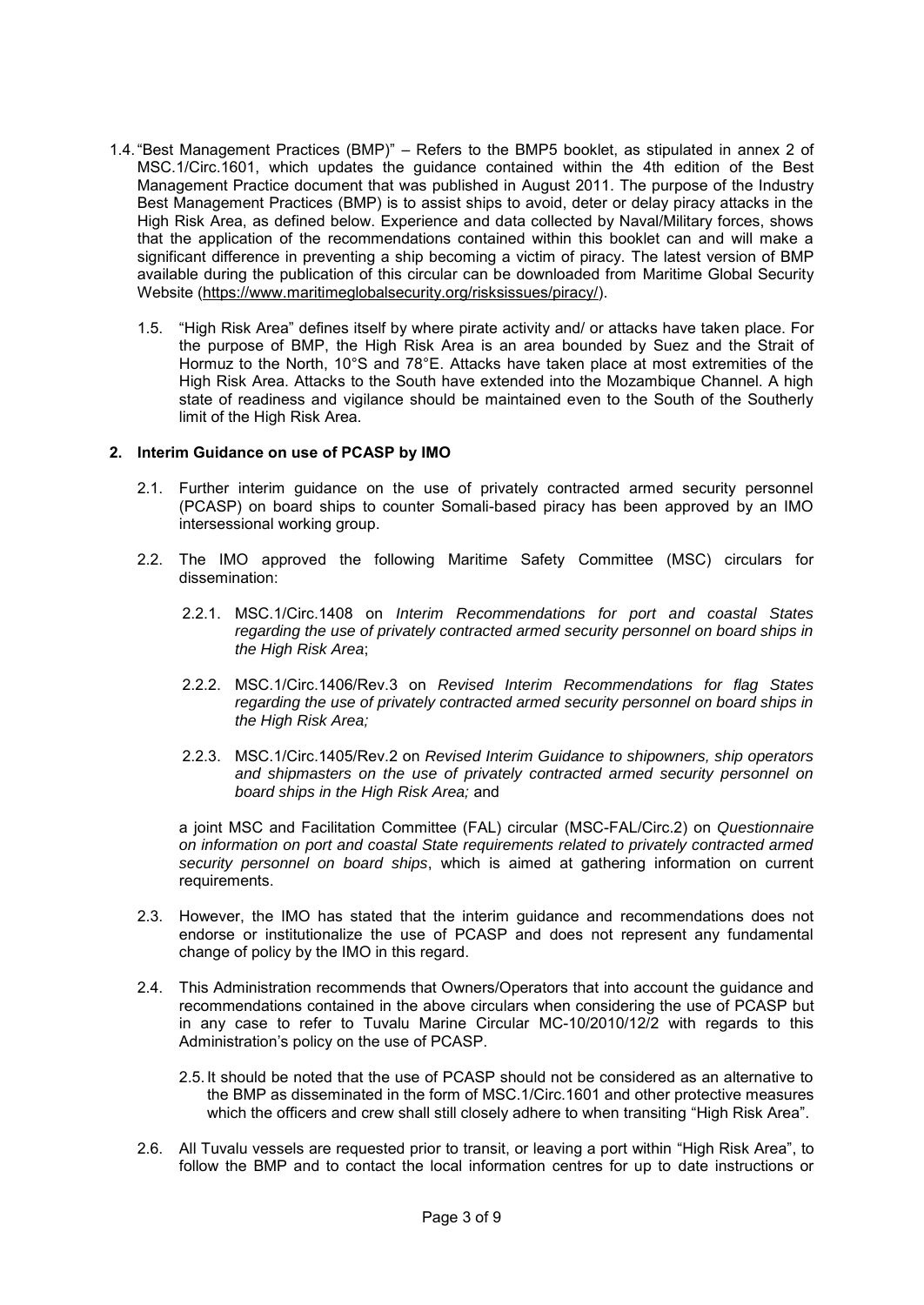transit and reporting. It is anticipated that the BMP will be periodically updated based upon operational experience and lessons learned.

- 2.7.Tuvalu vessels are urged to keep to the latest BMP and verify these with the designated information centres when approaching the Gulf of Aden (GoA) and the Somali Basin. Any Tuvalu vessels operating within the World Food Program in the GoA and Somali Basin shall implement as far practicable the BMP.
- 2.8. Experience and data collected by Naval/Military forces, shows that the application of the BMP can make a significant difference in preventing a vessel becoming a victim of piracy. Owners / Operators / Masters / Officers are thereby encouraged to act accordingly to the latest version of the BMP while taking into account the guidance provided in IMO MSC.1/Circ.1333/Rev.1 and 1334.
- 2.9. This Administration recommends all Owners / Operators / Managers to use the BMP, IRTC, and the guidance of this circular as first option before considering other options.

#### **3. High Risk Areas**

- 3.1. In addition to "High Risk Area" as defined by BMP, this Administration strongly recommends that Owners / Operators / Masters study the "**Piracy & Armed Robbery Prone Areas and Warnings section"** listed by the ICC Commercial Crime Services (CCS) - the anti-crime arm of the International Chamber of Commerce.
- 3.2. Below you will find a list of High Risk Areas that have been identified and Mariners are warned to be cautious and to take necessary precautionary measures when transiting the following areas:
- 3.3. South East Asia and Indian Sub Continent
	- 3.3.1. **Bangladesh:** Attacks continue but with reduced numbers. Robbers are seen targeting ships preparing to anchor. Most attacks reported at Chittagong anchorages and approaches. Attacks in Bangladesh have fallen significantly over the past few years because of the efforts by the Bangladesh Authorities.
	- 3.3.2. **Indonesia:** Anambas / Natuna / Mangkai / Subi / Merundung islands / Tanjung Priok – Jakarta / Dumai waters. Pirates / Robbers are normally armed with guns / knives and / or machetes. Generally be vigilant in other areas. Many attacks may have gone unreported. Pirates / Robbers normally attack vessel during the night. When spotted and alarm sounded, pirates / robbers usually abort the attack and move away**.**
	- 3.3.3. **Malacca Straits:** Although the number of attacks has dropped substantially due to the increase and aggressive patrols by the littoral states authorities since July 2005, ships are advised to continue maintaining strict anti piracy / robbery watches when transiting the straits. Currently, there are no indications as to how long these patrols will continue or reduce.
	- 3.3.4. **Singapore Straits:** Attacks are increasing. Vessels are advised to continue maintaining adequate anti piracy watch and measures. Pirates/Robbers attack ships while underway or while anchored at the Straits.
	- 3.3.5. **South China Sea:** in the vicinity off Anambas / Natuna / Mangkai islands / Subi Besar / Merundung area.
	- 3.3.6. **Vietnam:** Vung Tau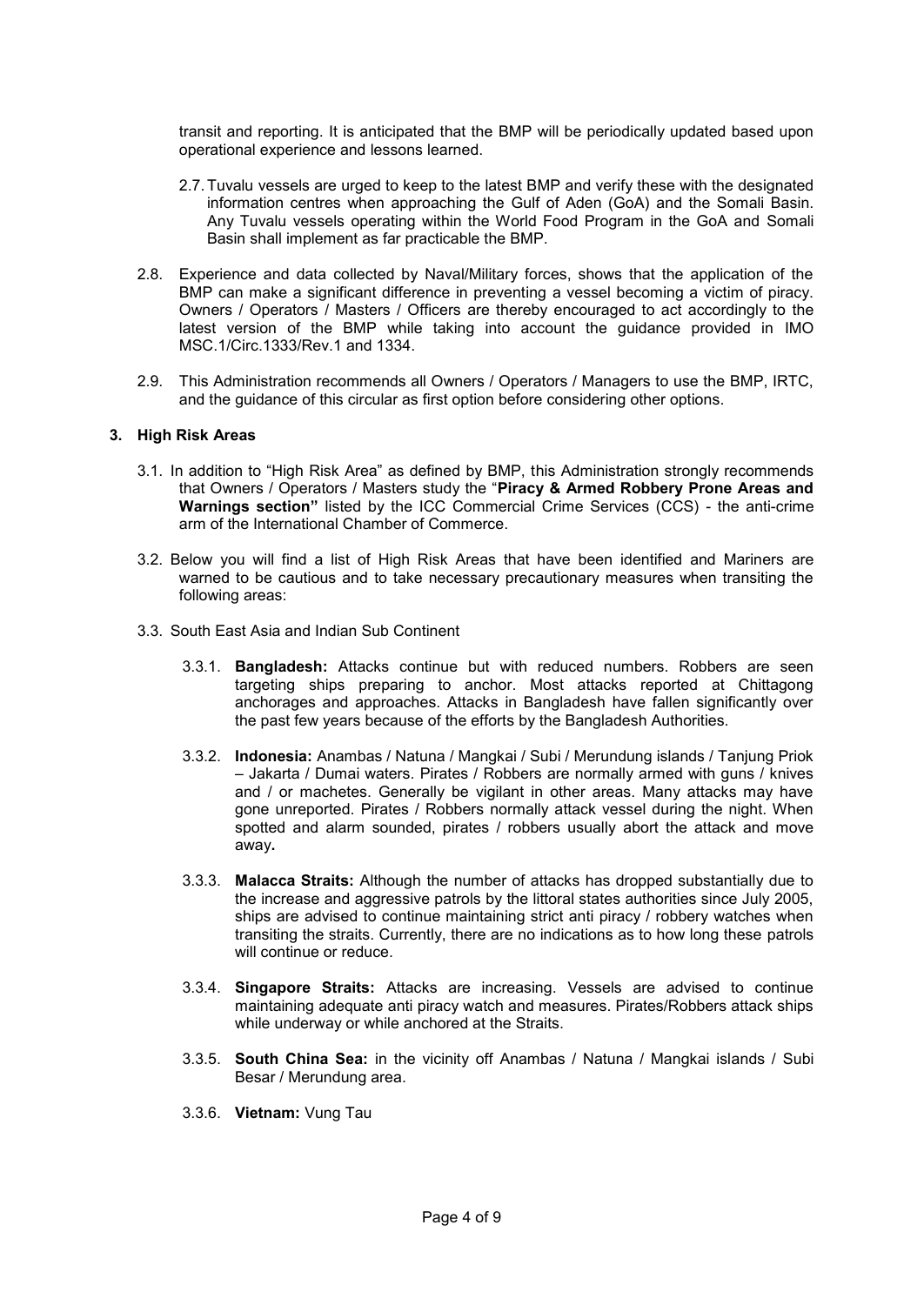#### 3.4. Africa and Red Sea

- 3.4.1. **Africa:** Nigeria: Lagos, Bonny river and off the Nigerian / Benin coast up to about 150nm – pirates/robbers are well armed and violent. They attacked and robbed vessels / kidnapped crews along the coast, rivers, anchorages, ports and surrounding waters/off the coast. Crew members were injured/killed in some attacks. Vessels also advise to be vigilant in other areas as many attacks may have gone unreported.
- 3.4.2. **Benin (Cotonou):** Attacks are increasing. Pirates / Armed Robbers are violent and in some incidents, ships have been fired upon. A number of ships particularly tankers were attacked and hijacked. Pirates / Armed Robbers forced Masters to sail to unknown location where ship's properties and sometimes part cargos were stolen. Crew members have been injured in the past.
- 3.4.3. **Gulf of Aden / Red Sea:** Somali pirates continue to attack vessels in the northern Somali coast in the Gulf of Aden and southern Red Sea in the Bab El Mandeb TSS despite presence of warships. The pirates fire automatic weapons and Rocket Propelled Grenades (RPG) at merchant vessels in an attempt to board and hijack them. Once the attack is successful and the vessel hijacked, they would sail the vessel towards the Somali coast and thereafter demand a ransom for the release of the vessel and crew. All vessels transiting the area are advised to take additional precautionary measures and maintain strict 24 hours visual and radar anti piracy watch using all available means. Watch keeping crews should lookout for small suspicious boats converging to own vessel. Early sightings / detection and accurate assessment will allow Master to increase speed and take evasive manoeuvres to escape from the pirates and at the same time request for assistance from various Authorities / Agencies including the IMB PRC. Monitor and keep clear of all small boats if possible. Adhere to the latest BMP recommendations.
- 3.4.4. **Somalia:** Somali pirates continue aggressively to attack vessels in the northern, eastern and southern coast of Somalia. The attacks have spread and taken place very far reaching up to off Kenya, off Tanzania, off Seychelles, off Madagascar off Mozambique/Mozambique Channel and in the Indian Ocean and Arabian Sea / off Oman and off west coast India and off western Maldives. Somali pirates are dangerous and are prepared to fire their automatic weapons and RPG at vessels in order to stop them. Pirates are believed to be using "mother vessels" to launch attacks at very far distance from coast. Somali pirates are also using hijacked ocean going fishing vessels and hijacked vessels to conduct piracy operations. The "mother vessel" is able to proceed very far out to sea to launch smaller boats or skiffs to attack and hijack unsuspecting passing vessels. Many attacks had taken place more than 1,000 nm from the Somali coast (towards Indian west and south coast in the Indian Ocean). Recent attacks showed that pirates are also attacking vessels close to the coast of Tanzanian, Kenya, Somalia, Yemen and Oman. Masters are cautioned that attacks have taken place as far east as 76°E and as far south as 22°S and as far north as 22 °N. Mariners are advised to report any attacks and suspicious boats to the IMB PRC. A 24 hour visual and radar watch must be maintained at all times while transiting these waters as early sightings / detection and accurate assessment will allow Masters to take evasive actions, increase speed and at the same time request for assistance and escape. Monitor and keep clear of all small boats if possible. Adhere to the latest BMP recommendations.
- 3.4.5. **Gulf of Guinea region:** Attackers in the Gulf of Guinea region are flexible in their operations so it is difficult to predict a precise area where a ship might fall victim to an attack. For the purpose of this guidance the area off the coasts of Ghana, Nigeria, Togo, Cameroon, and Benin can be regarded as an area in which this guidance should be applied. Attacks have occurred from as far south as Angola and as north as Sierra Leone.

In addition, the LMA Joint War Committee defines the following "Listed Areas for Hull War, Piracy, Terrorism and Related Perils":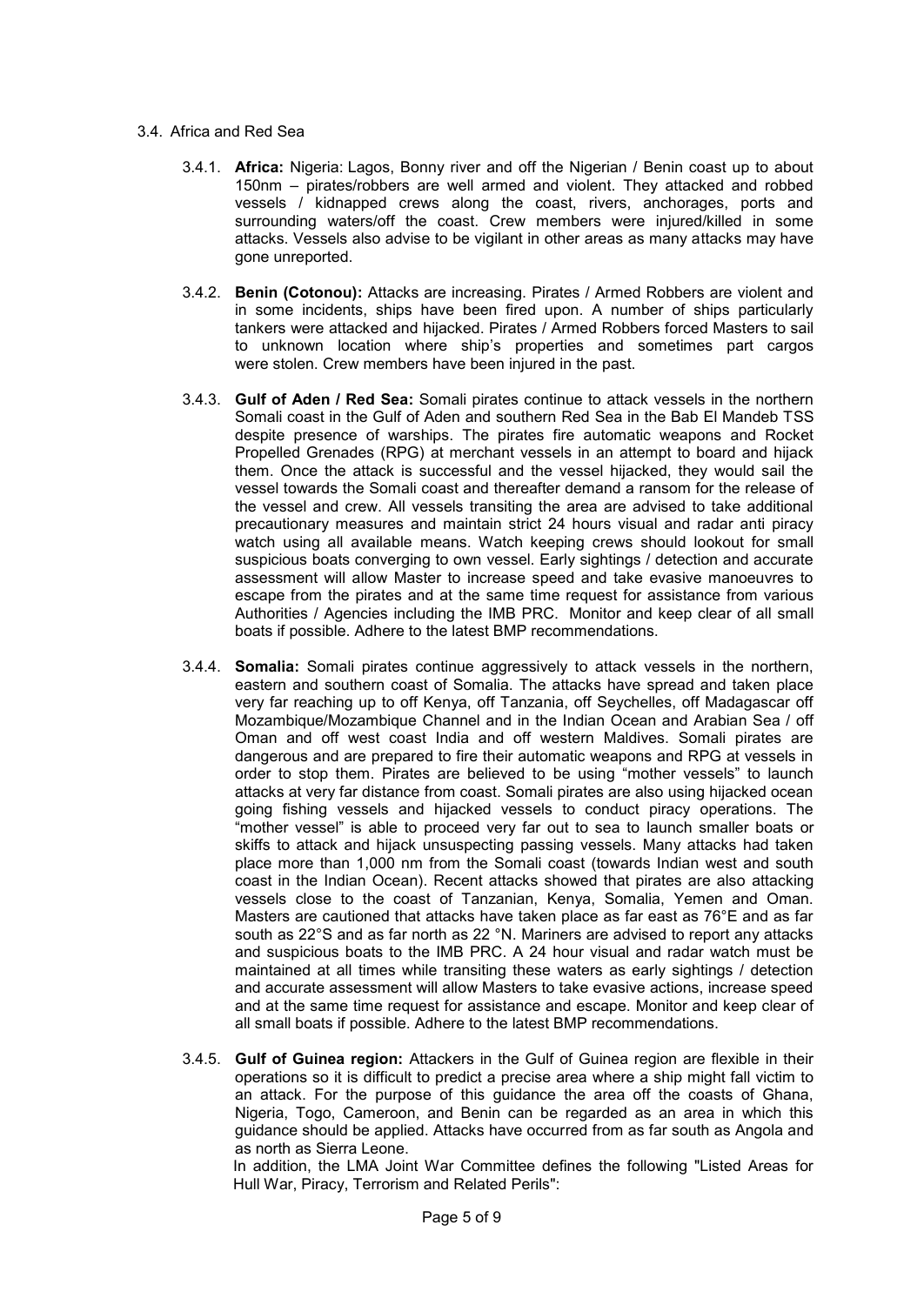- The territorial waters of Benin, Togo and Nigeria, plus
- Nigerian Exclusive Economic Zone north of latitude 3º N, plus
- Beninese Exclusive Economic Zones north of latitude 3º N plus.
- Togolese Exclusive Economic Zone north of latitude 3º N.

The LMA Joint War Committee listed areas should be checked regularly for changes www.lmalloyds.com/lma/jointwar

- 3.5. South and Central America and the Caribbean Waters
	- 3.6.1. **Ecuador:** Guayaquil. Attacks seen increasing.
- 3.6. Rest of the World
	- 3.7.1. **Arabian Sea / Off Oman:** Attacks reported off Oman and Arabian Sea where a number of vessels were attacked and hijacked. Pirates believed to be Somali pirates extending their attack areas.
	- 3.7.2. **Indian Ocean / Off Seychelles / Off Madagascar / Off west Maldives:** Suspected Somali pirates continue to operate in these waters to conduct piracy attacks**.** At times the pirates use hijacked ocean going fishing vessels and hijacked merchant vessels to conduct piracy operations as "mother vessels" to sail far from Somali coast to attack and hijack passing vessels. Smaller skiffs are launched from the pirate "mother vessel" to attack the merchant vessels. Pirates are heavily armed with automatic weapons and RPG. Attacks also extend to west coast of Maldives, India and Minicoy island.
- 3.7. A 24 hour visual and radar watch must be maintained at all times while transiting these waters as early sightings / detection and accurate assessment will allow Masters to take evasive actions, increase speed and at the same time request for assistance and escape.

## **4. Reporting Requirements**

- 4.1. This Administration recognizes the important role that prompt reporting to the proper authorities and organizations, both during and post-incident, plays in preventing, deterring and suppressing attacks.
- 4.2. Owner / Operators with vessels identified in the above section on APPLICATION must, together with the Master, carry out a risk assessment of their vessel(s) to determine the likelihood and consequences of a piracy attack and identify and incorporate prevention, mitigation and recovery measures in their SSPs, taking into consideration the guidance contained in MSC.1/Circ.1334, along with the BMP Guidelines.
- 4.3. Initial Notification

If attacked by pirates, a vessel should immediately activate its Ship Security Alert System (SSAS). This will alert the Company Security Officer (CSO) and the Flag Administration. If the vessel is a subscriber to SSRS, it also will directly alert naval forces. [Note: This Administration strongly recommends that vessels subscribe to the Ship Security Report System (SSRS) which offers real-time link between ship operations and naval operations by enhancing the counter-piracy effectiveness of the existing Ship Security Alert System (SSAS) – more information at: [www.ssrs.org\]](http://www.ssrs.org/)

4.4. Follow-up Reporting

Masters, owners or operators must immediately (within 24 hours) report by fax or email the occurrence of all incidents of piracy and armed robbery, armed attacks, attempted or actual hijacking or terrorism on their merchant vessels to [Tuvalu Ship Registry – Security Department / Fax: +65 6227 2345 / Email: [security@tvship.com](mailto:security@tvship.com) ]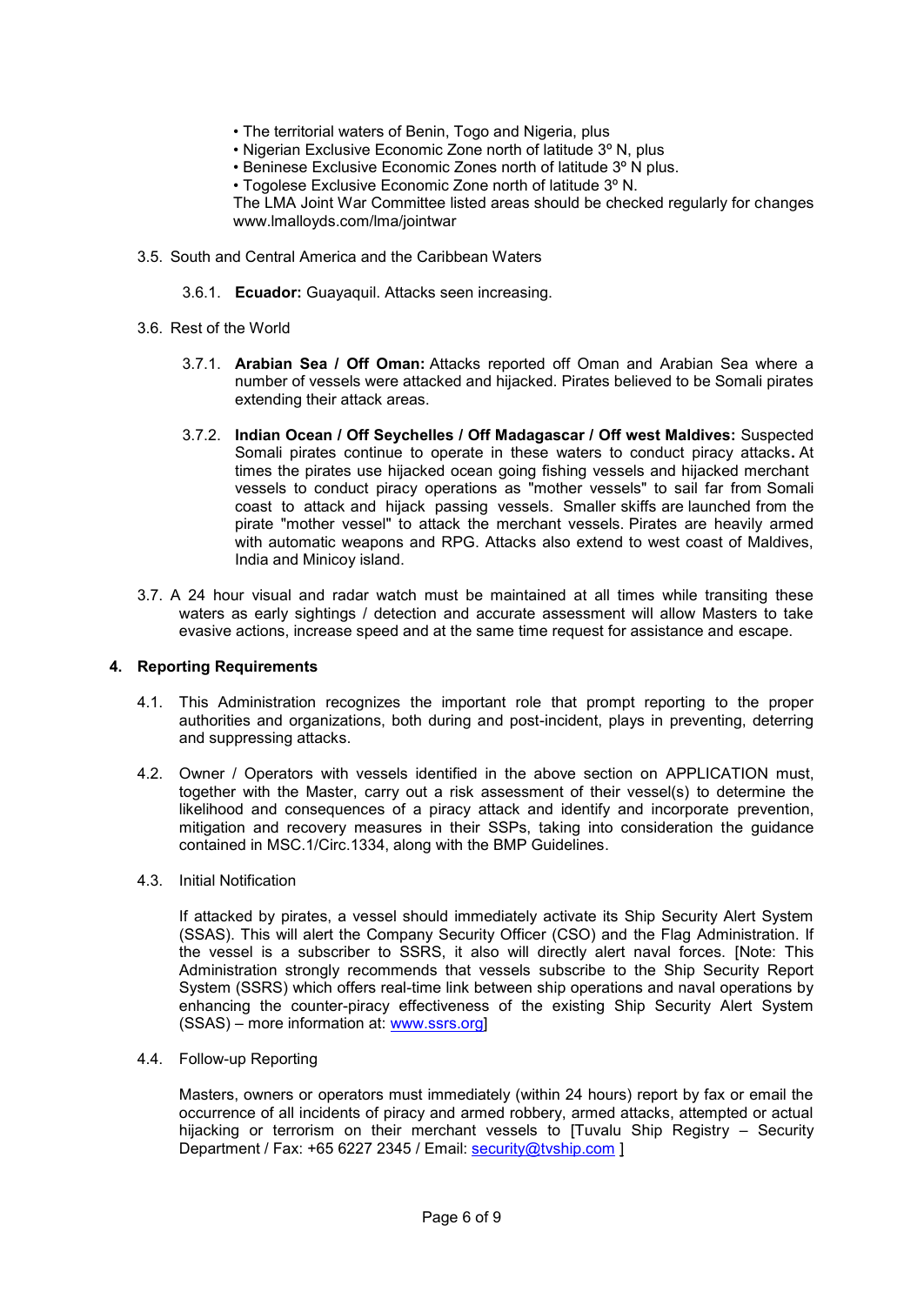- 4.5.The report should be submitted to the Administration on Form RSI, Report of Security Incident. Form RSI can be downloaded at: www.tvship.com, and can be used for submissions to the international organizations (e.g., MSCHOA, UKMTO, MARLO, IMB).
- 4.6.The following section 5 of this circular contains the contact numbers in order of priority that should be called by a vessel under attack. It also is important to note that the coordinates for which ships should begin their position reporting have changed due to the expanded area of operations of pirates in the Indian Ocean.

#### **5. Priority of Piracy Reporting Contact Details if under attack**

#### 5.1. **Maritime Security Centre Horn of Africa (MSCHOA)**

A Ship and its passage plan should be registered with MSCHOA at [www.mschoa.org](http://www.mschoa.org/) prior to transit of the Internationally Recommended Transit Corridor (IRTC), the Somali Basin or the Western Indian Ocean.

MSCHOA may be reached directly at:

- Tel: +44 (0) 1923 958545
- Fax: +44 (0) 1923 958520
- Email: [postmaster@mschoa.org](mailto:postmaster@mschoa.org)

#### 5.2. **UK Maritime Trade Operations (UKMTO)**

The UKMTO based in UAE works closely with CMF headquarters passing on positional information and providing emerging and relevant information directly to ships improving responsiveness to any incident and saving time.

The preferred method of communication with UKMTO for routine reporting is email/fax/telex to the following:

- Emergency Telephone Numbers: +44 2392 222060 or +971 5055 23215
- Fax: +971 4 306 5710
- Telex: +51 210473
- Email: [watchkeepers@ukmto.org;](mailto:watchkeepers@ukmto.org) [UKMTO@eim.ae](mailto:UKMTO@eim.ae)

In case of emergency, the UKMTO may be reached by the 24-hour Duty Phone:

▪ Tel: +971 50 552 3215

#### 5.3. **MARLO Information Exhange**

Passage information should be provided to MARLO 48 hours prior to transiting through the GoA via the following:

- Tel: +973 1785 1395
- Email: [marlo.bahrain@me.navy.mil](mailto:marlo.bahrain@me.navy.mil)

In case of emergency, the MARLO may be reached by the 24-hour Duty Phone:

▪ Tel: +973 3940 1395

#### 5.4. **IMB PRC**

It is recommended that Masters of vessels transiting the GoA include the IMB PRC as part of the reporting procedures by fax/telex/email to the following:

- Fax: +60 3 2078 5769
- Telex: MA 34199 IMBPCI
- Email: [imbkl@icc-ccs.org](mailto:imbkl@icc-ccs.org) / [piracy@icc-ccs.org](mailto:piracy@icc-ccs.org)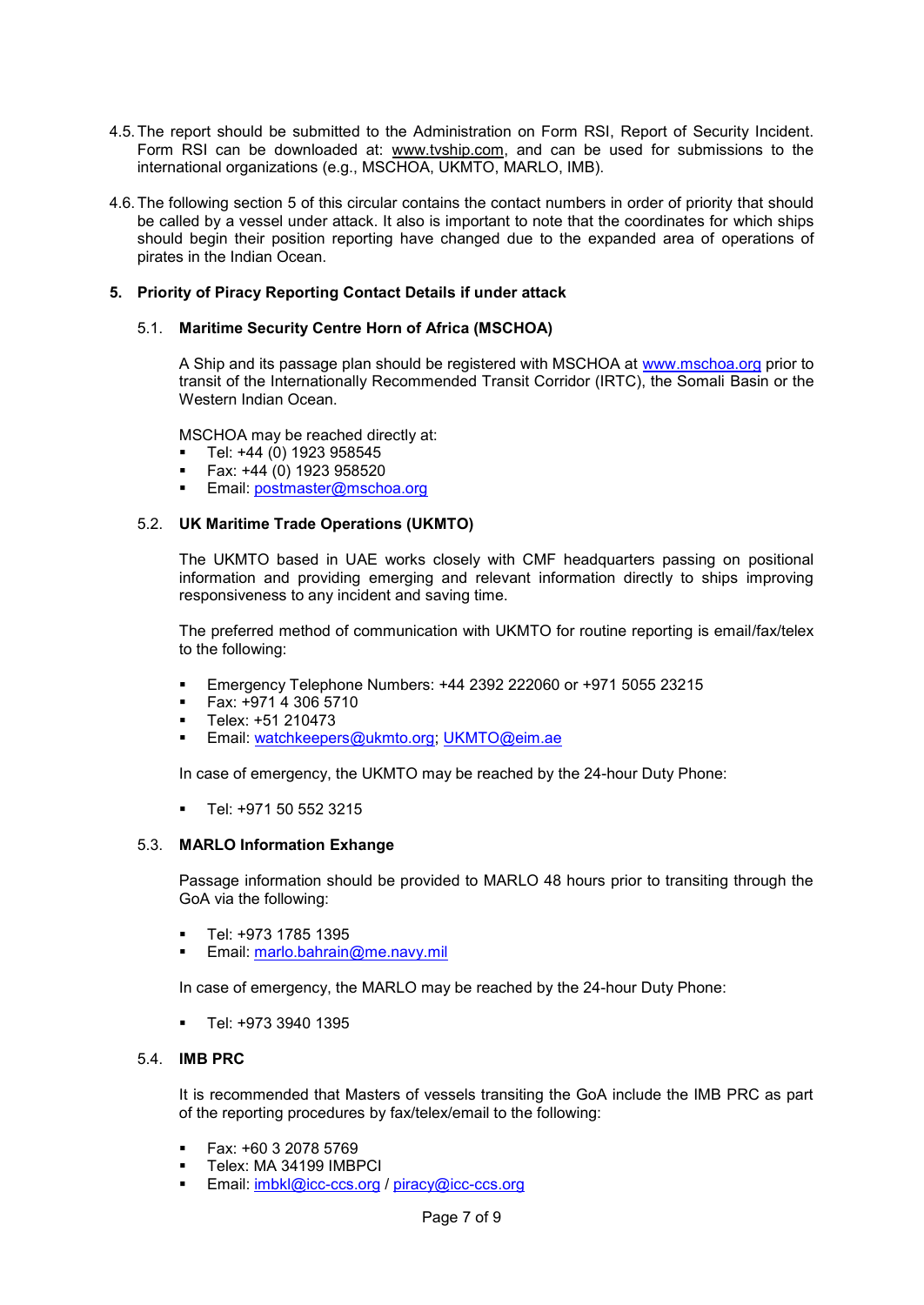Ships are advised to maintain strict anti-piracy watches and report all piratical attacks (actual and attempted) and suspicious sightings to the IMB Piracy Reporting Centre, Kuala Lumpur, Malaysia.

In case of emergency, the IMB may be reached by the 24/7 Helpline Number or by the 24/7 Help at the following:

- Tel: +60 3 2031 0014 (24 hours anti piracy helpline)
- Email: [imbsecurity@icc-ccs.uk](mailto:imbsecurity@icc-ccs.uk)

The IMB Piracy Reporting Centre website is: [http://icc-ccs.org](http://icc-ccs.org/)

# **6. Other useful Piracy Reporting Contact Details**

## 6.1. **Tuvalu Ship Registry**

- Mobile No. :  $+6597390551$ <br>■ Alternative Mobile No. :  $+659$
- Alternative Mobile No.:  $+6583235292$ <br>■ Tel:  $+6562242345(24 hours)$
- Tel: +65 6224 2345 (24 hours)
- Fax: +65 6227 2345<br>■ Fmail: security@tysh
- Email: [security@tvship.com](mailto:security@tvship.com)

## 6.2. **NATO**

- Tel: +44 (0) 1923 956574<br>■ Eav: +44 (0) 1923 956575
- Fax: +44 (0) 1923 956575
- **Email:** [info@shipping.nato.int](mailto:info@shipping.nato.int)

Yours sincerely,

Deputy Registrar Tuvalu Ship Registry